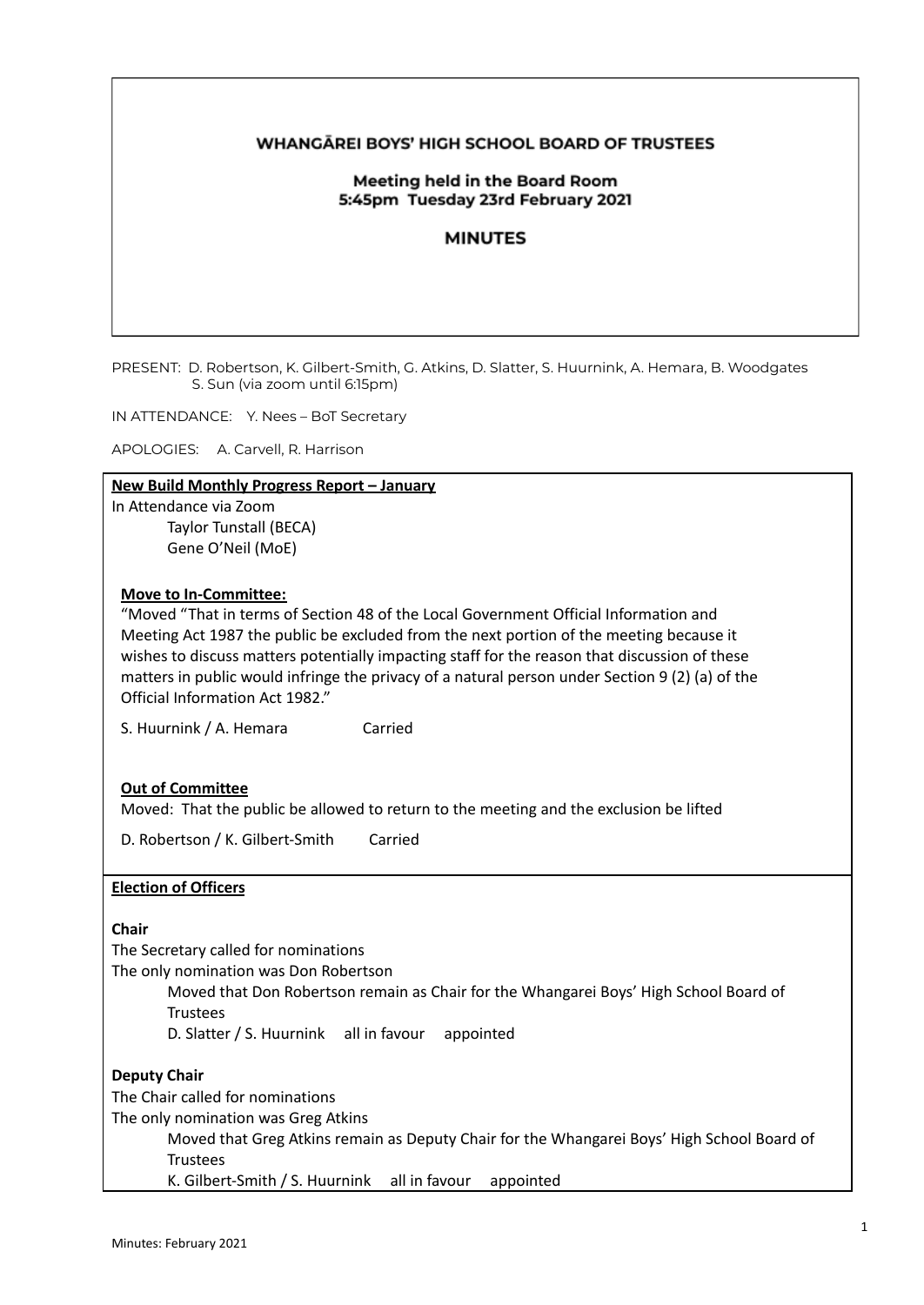# **Review of BoT Committees and Members**

- Finance
- Disciplinary
- Property
- Health & Safety
- **Review**
- Principal Appraisal (to be completed by the Board of Trustees in 2020)

Due to not all the Trustees being present at the meeting it was agreed that the Committees would remain the same as 2020 with a review of this once all Trustees are present.

#### **Richard Able (MoE)**

Joined the meeting at 6:15pm

Karen explained to Richard that the school rebuild is based on a roll of 1300 students, with a 2 $^{\rm nd}$  stage rebuild for 1600 students. As our current roll is at 1273, with a Y9 roll of over 300 students, we would like to understand what roll number prompts the start of stage 2. Along with this the Trustees would like to understand what prompts the MoE to implement an enrolment scheme.

Richard spoke the all aspects of implementation of an enrolment scheme. He advised that an enrollment scheme is now implemented by the MoE and not the schools. The MoE will be entering into discussions with local area secondary schools over the next 6 months. These discussions are for collecting data, discussing the possibilities of enrolment schemes and what the zones may look like, considering different scenarios.

Karen explained to Richard the main purpose and focus for WBHS retaining the Boarding Hostel, Carruth House even through difficult financial times. The opportunities that a Hostel gives to students in regards to career / sporting paths. An example given was that WBHS was one of only 3 schools in Northland offering 3 science subjects for those students wishing to follow a medical career. The Trustees would like to understand why the MoE is not interested in assisting hostels financially. Richard was unable to comment on this.

| $\mathbf{I}$            | <b>Register of Interests</b><br>No changes requested<br><b>Annual Plan Review Schedule 2021</b>                                                                                                                                 |
|-------------------------|---------------------------------------------------------------------------------------------------------------------------------------------------------------------------------------------------------------------------------|
|                         | New Plan for 2021. Karen explained the changes<br>Moved to adopt the new Annual Plan Review Schedule<br>D. Robertson / D. Slatter all in favour<br>carried                                                                      |
| $\overline{2}$          | <b>Confirmation of Minutes</b><br>24 <sup>th</sup> November 2020<br>Approved via email<br>A. Hemara / B. Woodgates 5 email approvals<br>Ratified at the BoT meeting<br>G. Atkins / B. Woodgates<br>all in favour<br>carried     |
| $\overline{\mathbf{3}}$ | <b>Matters Arising from Minutes of Last Meeting</b><br><b>Action List</b><br>An invitation to attend the BoT was sent to Hira Gage<br>NZSTA Conference<br>$\bullet$<br>Derek, Andre and Andrew will be attending the Conference |
| 4                       | Correspondence<br>Inwards<br>Invitation to Hira Gage<br>Richard Able attended the meeting on behalf of Hira Gage<br>Outwards<br>None                                                                                            |
| 5                       | <b>Chair's Report</b>                                                                                                                                                                                                           |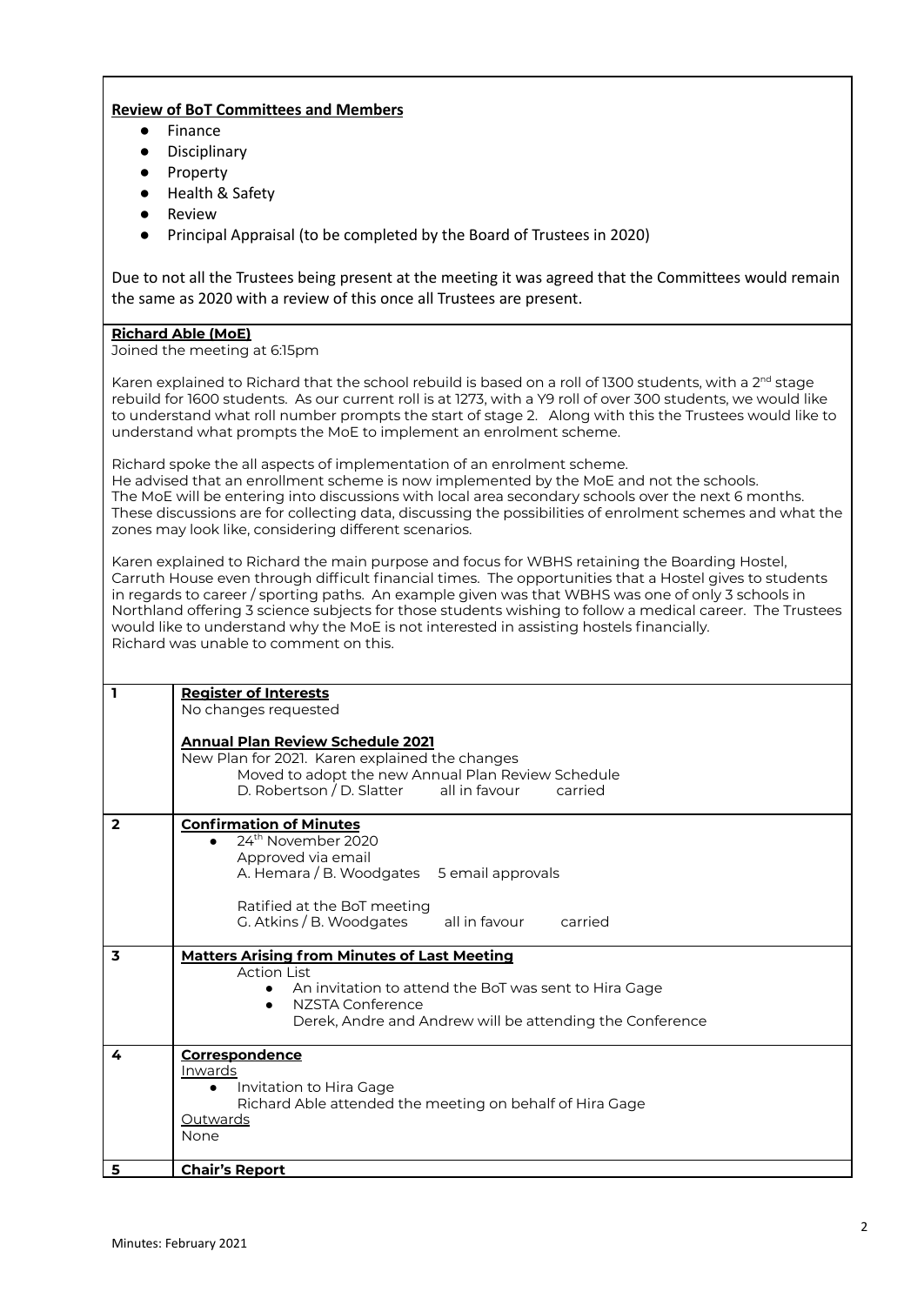|     | None                                                                                                                                                                                                                                                                                                                                                                                                                                                                                                                                                                                                      |
|-----|-----------------------------------------------------------------------------------------------------------------------------------------------------------------------------------------------------------------------------------------------------------------------------------------------------------------------------------------------------------------------------------------------------------------------------------------------------------------------------------------------------------------------------------------------------------------------------------------------------------|
| 6   | <b>Management Reports</b>                                                                                                                                                                                                                                                                                                                                                                                                                                                                                                                                                                                 |
| 6.1 | <b>Strategic Review</b><br>Analysis of Variance Reporting<br>This has been submitted to the MoE<br>Strategic Plan 2019 - 2021<br>$\bullet$<br>The BoT need to set a time, approx. August, to develop a new Strategic Plan<br>for 2022 - 2024<br>Detailed Strategic Plan                                                                                                                                                                                                                                                                                                                                   |
| 6.2 | <b>Regular Review:</b><br>• Literacy and Numeracy<br>Submissions regarding draft results closes on Friday 26 <sup>th</sup> February. The full and final<br>results should be available not long after that.<br>Karen tabled a breakdown of UE results. General discussion followed regarding this<br>data.<br>WBHS Roll Numbers at 16 February 2021                                                                                                                                                                                                                                                       |
| 6.3 | <b>Emergent Review</b>                                                                                                                                                                                                                                                                                                                                                                                                                                                                                                                                                                                    |
| 6.4 | <b>Health. Safety &amp; Wellbeing Report</b>                                                                                                                                                                                                                                                                                                                                                                                                                                                                                                                                                              |
| 6.5 | <b>Policies</b><br>Moved that the following Policies be approved<br>Health & Safety<br>$\bullet$<br>Finance - Delegations Schedule<br>$\bullet$<br>Finance - Internal Controls<br>$\bullet$<br>Finance - Roles and Responsibilities<br>$\bullet$<br>Finance - Budget<br>$\bullet$<br>Finance - Theft & Fraud Prevention & Investigation<br>$\bullet$<br><b>Gifts and Entertainment</b><br>$\bullet$<br>Sponsorship and Charitable Donations<br>D. Slatter / G. Atkins all in favour carried                                                                                                               |
| 6.6 | <b>EOTC Trips</b><br>Moved that the following EOTC trips be approved<br>Cricket Y9/10<br>$\bullet$<br>Manukau, Auckland<br>28 <sup>th</sup> February to 5 <sup>th</sup> March<br>OED Y13 Outdoor First Aid Course<br>Puketotara Road, Northland<br>$22^{nd} - 24^{th}$ March and $24^{th} - 26^{th}$ March<br>D. Slatter / S. Huurnink all in favour<br>carried<br>Tabled at the meeting<br>Moved that the following EOTC trip be approved<br>Cricket 1 <sup>st</sup> XI<br>$\bullet$<br>Gillette Cup Finals<br>21st March to 28 <sup>th</sup> March<br>D. Slatter / S. Huurnink all in favour<br>carried |
| 6.7 | <b>Funding Applications:</b><br>Moved that the following funding applications to Oxford Sports Trust be approved<br>Hockey Equipment \$2,452.09<br>$\bullet$<br>Hockey Uniforms \$1,880.00<br>Science Lab Chairs x33 \$5,002.20                                                                                                                                                                                                                                                                                                                                                                           |